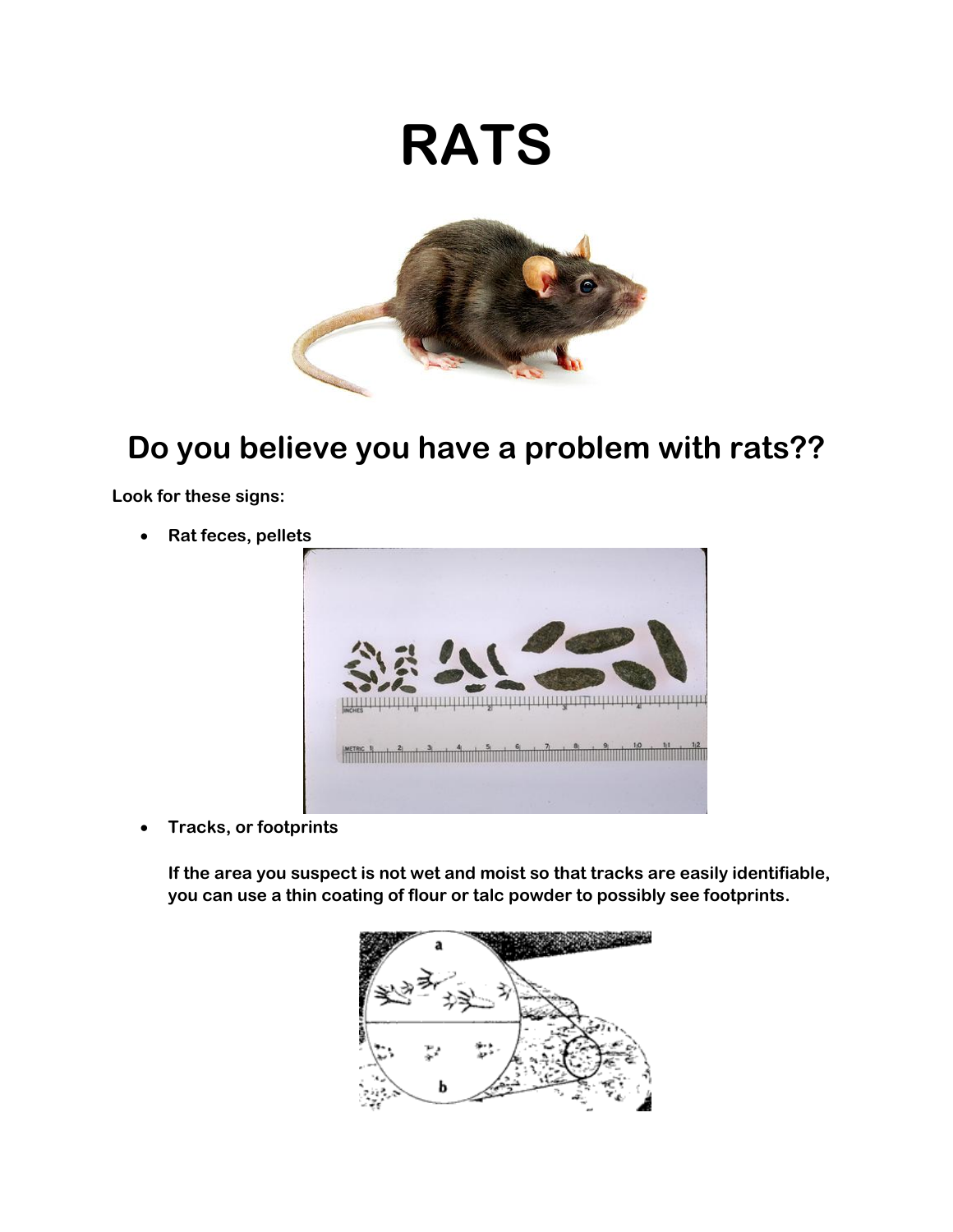**Gnawing Damage**

**Rats commonly gnaw on wooden structures, such as wall studs, joists, and door corners. Newer gnaw marks have rougher edges than older ones. Gnawing may be indicated by woodchips around baseboard, doors, basement windows and frames, kitchen cabinets, furniture, clothes, stored materials, around pipes in floors and walls, and wherever rats might try to enlarge a crack or crevice or enter something.** 



**Burrows**

**Rats tend to burrow along foundations and walls, and underneath debris or shrubbery.**



Fig. 3. Norway rat burrow system beneath a pile of boards.